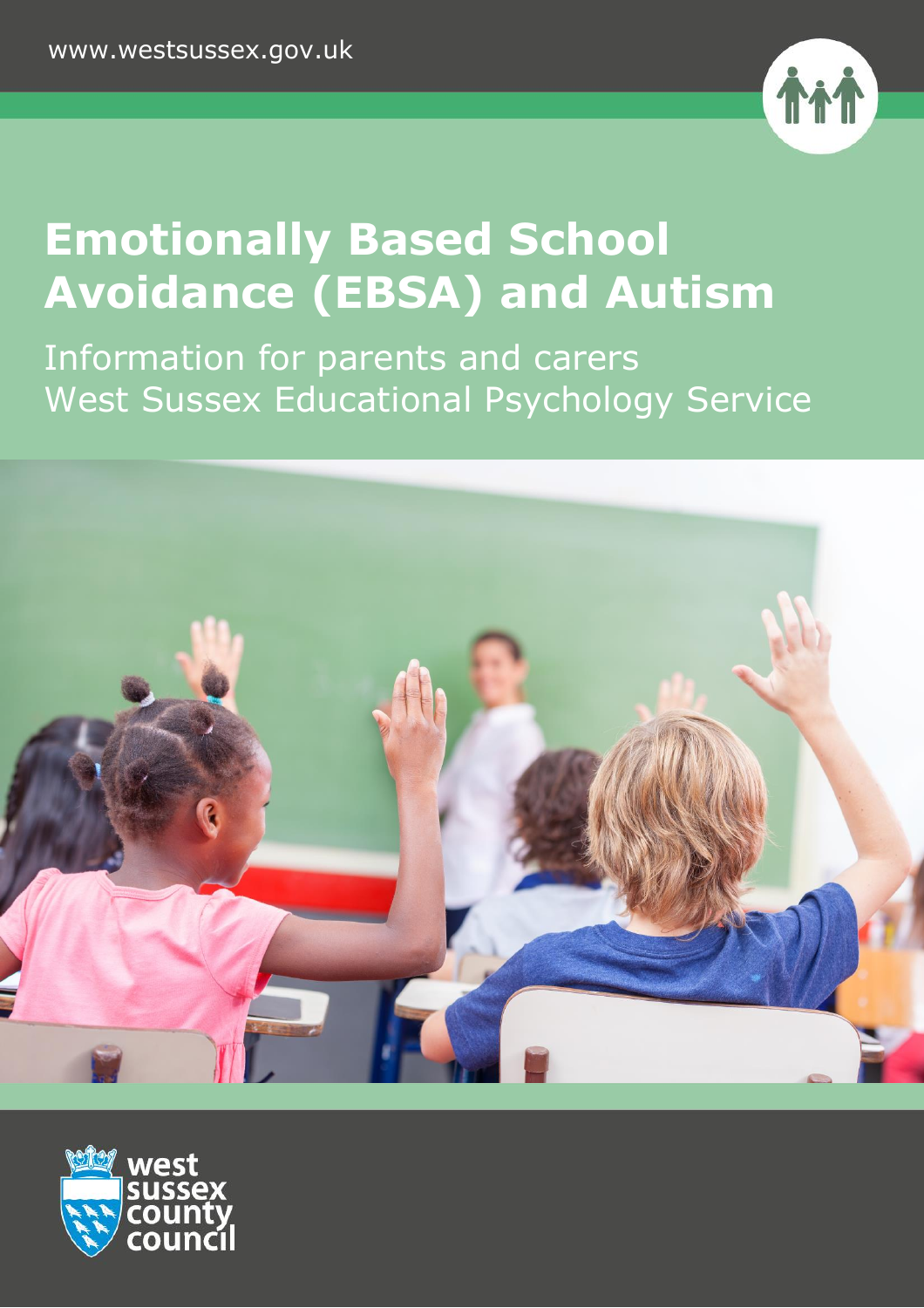#### **What is EBSA?**

Worrying or anxiety is a normal feeling that we all experience from time to time. It can even keep us safe from harm or help us perform in difficult situations. However, sometimes anxiety or excessive worrying can become a problem especially when it stops people doing what they want or need to do.

Many children and young people worry about school. This is normal. Anxieties are part of life and learning to deal with them is part of growing up. However sometimes a child's worries may lead to difficulties attending school. If your child has high levels of anxiety and does not want to attend school, they may be experiencing Emotionally Based School Avoidance (EBSA).

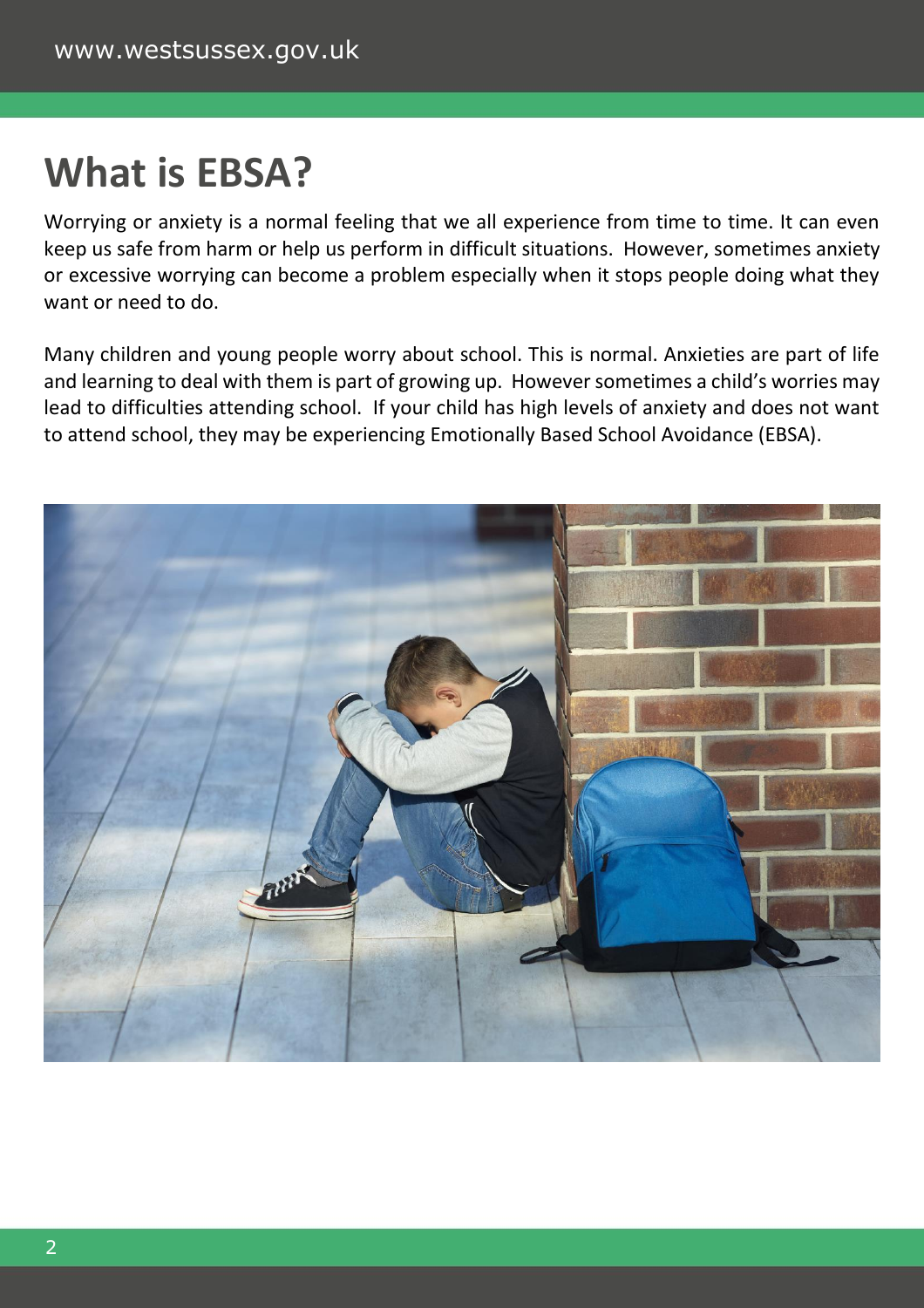# **Signs of EBSA**

These could include:

- Fearfulness, anxiety, tantrums or expression of negative feelings, when faced with the prospect of attending school.
- They may complain that they have abdominal pain, headache, sore throat, often with no signs of actual physical illness.
- Complain of anxiety symptoms that include a racing heart, shaking, sweating, difficulty breathing, butterflies in the tummy or nausea, pins and needles.

The symptoms are typically worse on weekday mornings and absent at weekends and school holidays.



The longer the problems remain unaddressed the poorer the outcome, as the difficulties and behaviours become entrenched.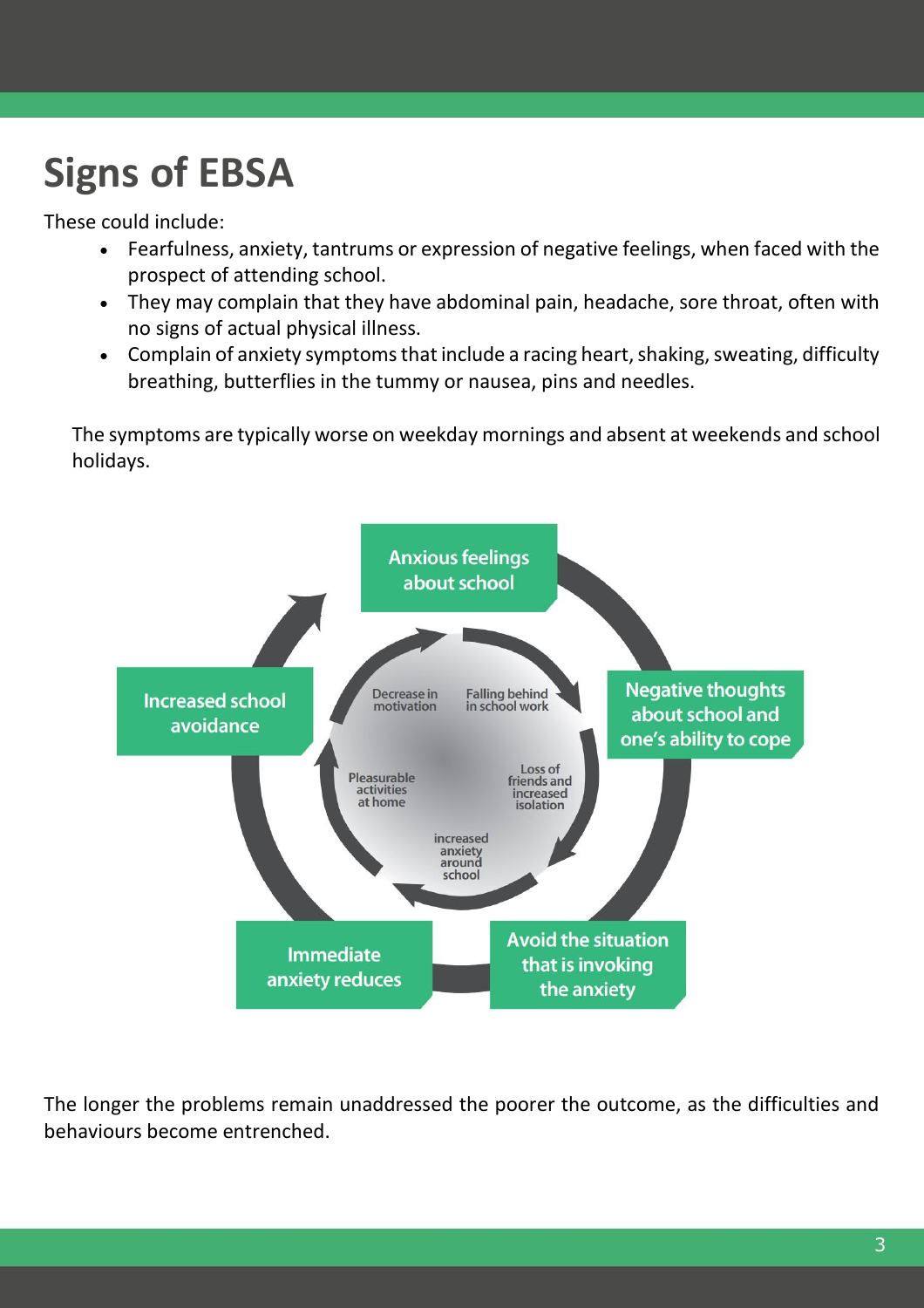### **Autism and EBSA**

Children and young people with autism often face additional challenges in school which may make them anxious about school and appear to experience EBSA. However, it is important to appreciate that anxiety is not simply a part of autism and can be supported in its own right.

Research has helped identify key factors impacting on the anxiety of autistic children and young people. Frequent sensory processing differences can make the world unpredictable. School life is full of sensory experiences ranging from busy corridors to colourful display boards to school uniforms in materials that children might find difficult to tolerate. Difficulties in understanding their emotions also makes the world feel more uncertain and unpredictable as well as making it difficult to regulate emotions. This uncertainty and unpredictability can be difficult to tolerate and it is this intolerance of uncertainty which causes anxiety.

So, when autistic children and young people show signs of EBSA it is useful to unpick what they are finding difficult to tolerate. Schools can help with this and seek further advice from supporting West Sussex County Council teams.

Any child/ young person currently avoiding school is likely to become anxious when asked to talk about their difficulties or returning to school. For an autistic young person, they may have additional layers of anxiety as they face sensory and social challenges and/or may have difficulty in being able to identify how they are feeling. Parents and carers know children best and may already have helped them to find ways of managing situations and events outside school. This experience will be helpful for your child's school when working with you to put the right support in place.

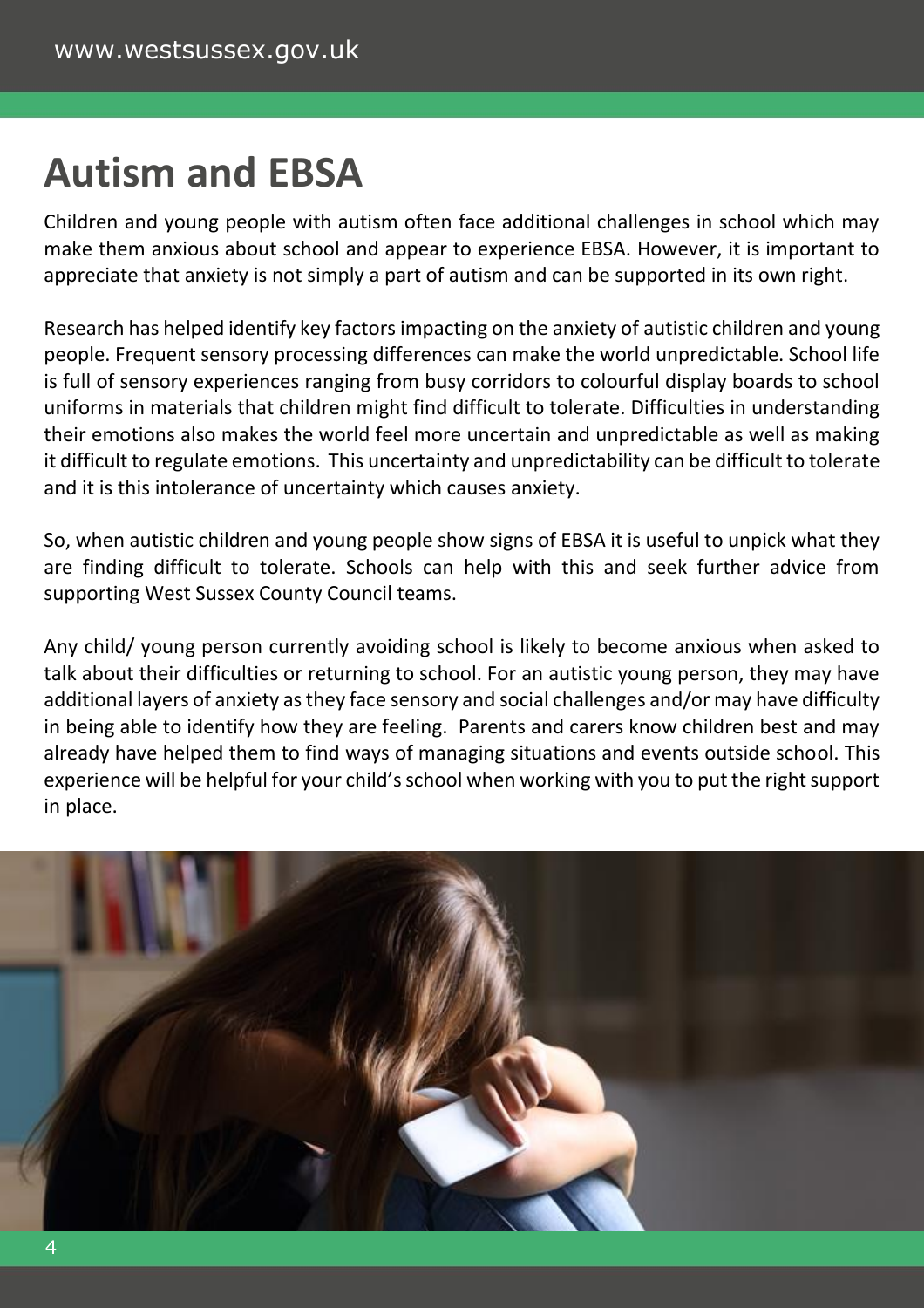## **What should you do?**

One of the most important ways you can support your child is to calmly listen to them and acknowledge that their fears are real to them. Remind them how important it is to attend school and reassure them that you and the school will work with them to make school a happier place for them.

Tell the school there is a problem as soon as possible and work in partnership with the school to address the issue. A plan should be made with the school to help your child. Towards the beginning of initiating the plan your child may show more distress and you should prepare yourself for this.

Make contact with the school Special Educational Needs Co-ordinator (SENCO) or Inclusion Manager to share your child's difficulties and work together to support their return to education.

Try to plan ahead with your child and their school for any uncertainties they might find difficult to tolerate.

It is really important that all adults both at home and school, work together to agree a firm and consistent approach. Any concerns about the plan should not be shared with your child and a positive 'united front' is recommended.

It is likely that there may be difficulties implementing the plan and these should be anticipated and solutions found. You should try to keep an optimistic approach, if your child fails to attend school on one day, start again the next day. It is also important to remember there is likely to be more difficulty after a school holiday, period of illness or after the weekend.

You may feel tempted to change schools, however research tells us that often difficulties will re-emerge in the new school and it is normally better to try to resolve the issue in the current school.

Finally, as a parent it can be really difficult to see your child unhappy or distressed. Make sure that you have someone with whom you can share your worries.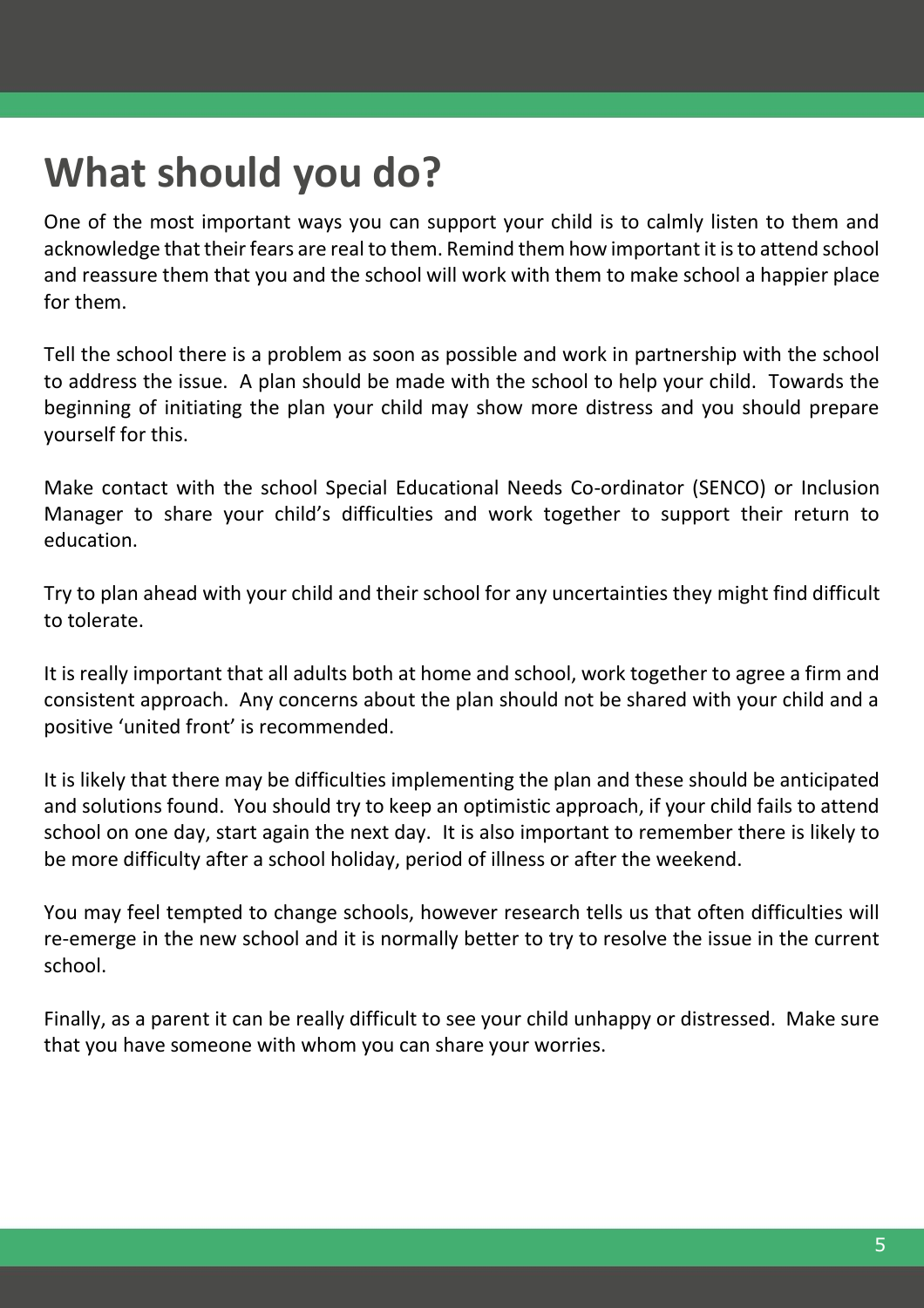### **What school can do to support**

- Listen carefully to you and your child. They should acknowledge the challenges faced by your child and you as their parent.
- Maintain close contact with you and your child, even during extended periods of nonattendance. An agreed member of staff should be named as a link person.
- Work in partnership with you and your child to find out what difficulties your child is experiencing and find ways of making school a happier place and improve their confidence and attendance.
- Hold meetings to devise a targeted support plan in conjunction with you and your child. The plan should include what the supported next steps should be.
- Respond to any school-based needs, such as academic support, sensory sensitivities, dealing with bullying or support with social relationships.
- Have a whole school awareness and understanding of curriculum, teaching and learning strategies that can support children with ASC/ sensory sensitivities. (e.g. Quality First Teaching).
- Consider the support your child might require upon arrival at school. This might include meeting with a friend at a specific place and time, using a quiet space to settle before school starts, engaging in a preferred activity or being given a responsibility such as a monitor role, in order to build confidence and engagement.
- Following the implementation and review of a targeted school support plan, if difficulties and concerns continue, staff understand the process for gaining further advice and involve relevant agencies and professionals at the earliest opportunity.
- If a secondary school aged child or young person has an identified SEN, there should be consideration of SENCo/Inclusion Manager involvement in addition to support from the pastoral care team.

The school can refer to:

**[West Sussex EBSA Guidance document](https://schools.westsussex.gov.uk/Page/10483)**

**[West Sussex Guide to Ordinarily Available Inclusive Practice-](https://westsussex.local-offer.org/information_pages/484-preparing-for-adulthood) see Tools for Schools**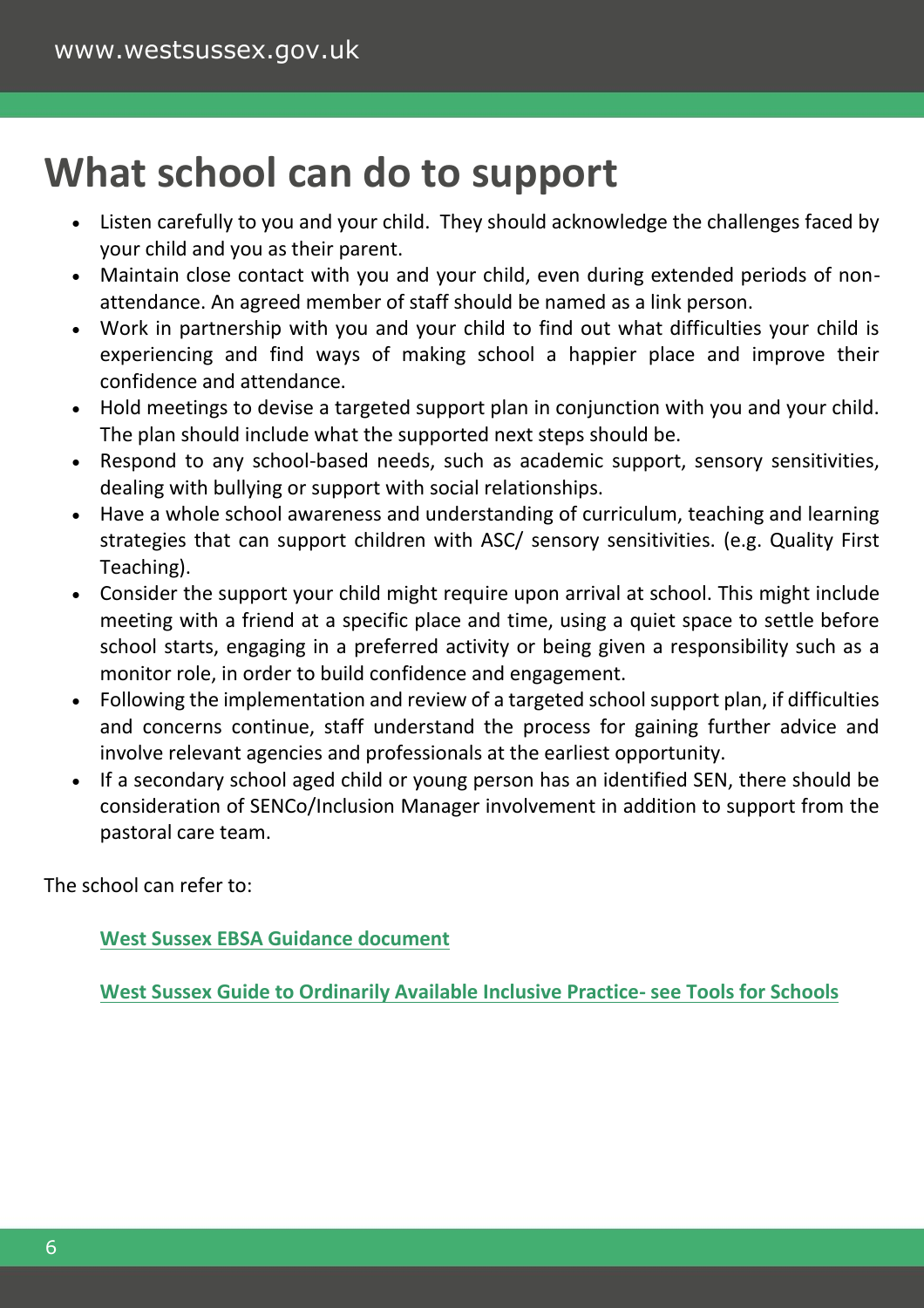## **Talking to your child about their worries**

Any child currently avoiding school is likely to become anxious when they are asked to talk about their difficulties or returning to school. A good place to start is to acknowledge that it may be difficult but that you would like to know what they think and feel. If they find it difficult to talk, you could ask them a specific question this might help them start to sort through their fears and feelings.

For example: What three things are you most worried about? Or What three things were you recently worried about?

It is also important to focus on positives: What are the three best things about school?

Sometimes children may find it hard to tell you face to face, perhaps you could ask them to write it down, email or text you. Some children also find it easier to draw how they are feeling.

Consider identifying an individual sensory profile for your child. Then provide resources or suggest activities that meet the needs identified and might help in a sensory demanding environment like school (e.g. ear defenders, movement breaks, fiddle toys).

Think about how you can help your child develop an understanding of their emotions which might include labelling and modelling your own emotions as well as using resources developed specifically for autistic children or anxious children.

Consider using prompts to help your child identify what specific aspects of school life they find difficult to tolerate. Further information and resources can be found here:

**[Autism and Social Communication Advisory Team Wiki](https://wiki.rixwiki.org/west-sussex-mmm/home/asc-team-wiki)**

**[Leaflets for children and young people on EBSA](https://westsussex.local-offer.org/information_pages/460-emotionally-based-school-avoidance)**

**[An Evidence Based Guide to anxiety in Autism](https://www.city.ac.uk/__data/assets/pdf_file/0010/466039/Anxiety-in-Autism-A5-guide.pdf)**